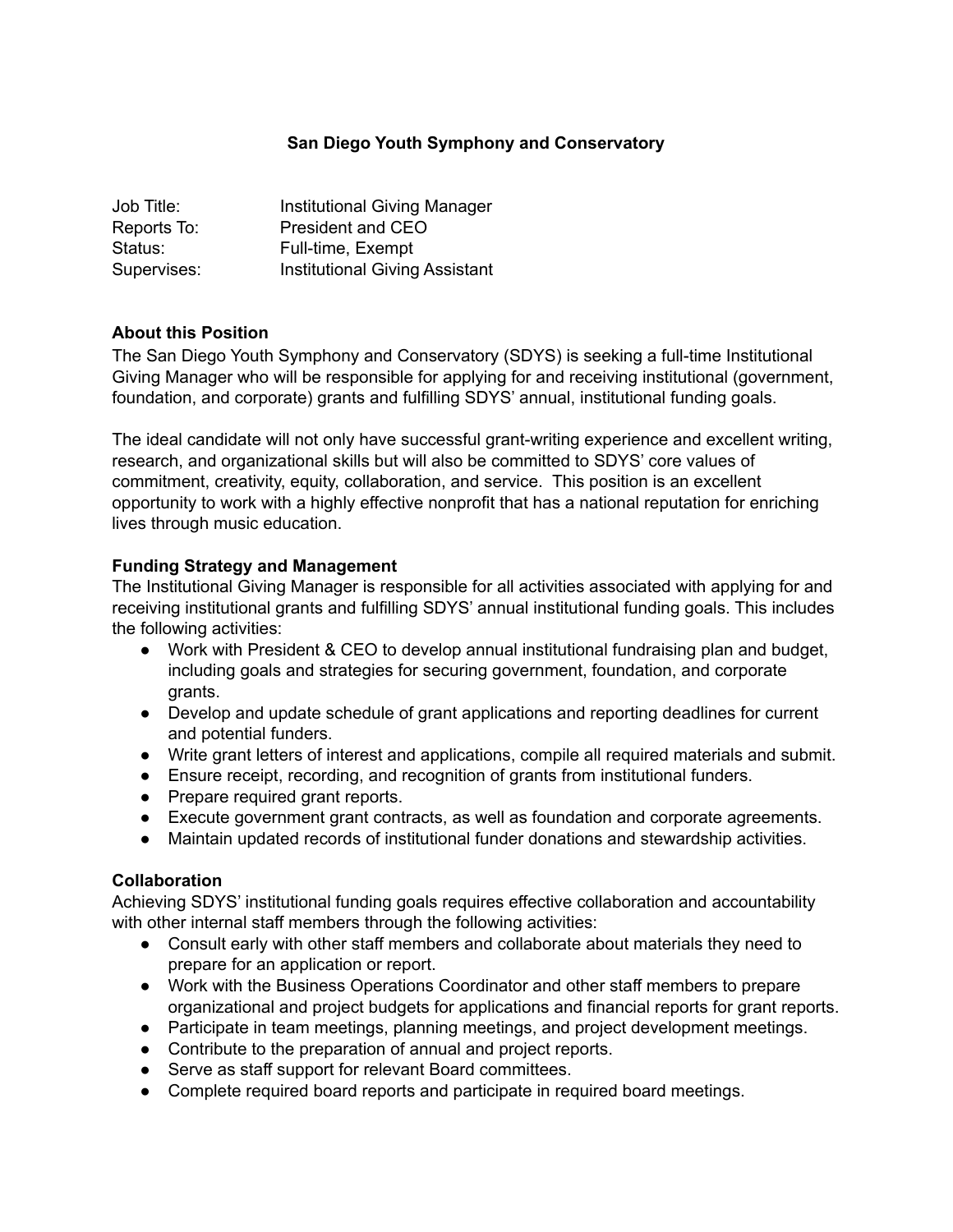- Keep the Marketing and Communications Manager informed of grants as they are awarded so that they may be recognized in social media.
- Supervise a part-time Institutional Giving Assistant to achieve area goals.
- Attend performances, fundraising, and other events, many of which occur on nights and weekends.

## **Institutional Relationships**

The Institutional Giving Manager is responsible for building and strengthening relationships with potential and current institutional funders, through the following activities:

- Establish and maintain relationships between institutional funders and President & CEO, Artistic Director, program staff and faculty, and Board members.
- Attend meetings and events organized by or featuring institutional partners.
- Conduct regular communication with current and potential funders to update them on SDYS projects, and invite them to SDYS concerts and other events.
- Develop new opportunities to deepen relationships with current and potential funders.
- Develop a method of engaging Board Members and other major supporters in stewardship activities.
- Become active in the professional fundraising community in San Diego through professional development opportunities, networking and memberships.

Other duties as assigned by the President & CEO.

## **Qualifications**

We're seeking candidates who enjoy telling compelling stories and are able to inspire people to give to SDYS. You should have or be:

- Bachelor's degree. Preferably in English, journalism, communications, education, nonprofit management or related field; master's degree in relevant field a plus
- Minimum three years of grant-writing experience
- Strong writing, grammar, and editing skills; ability to write compelling case statements
- Excellent oral communication skills
- Exceptional organizational skills to track multiple deadlines and requirements that vary among funders
- Strong interpersonal skills and collaborative team player
- Experience with analyzing and preparing budgets
- Familiarity with assessment and evaluation methods
- Adept at online research
- Proficient with MS Word and Excel and Adobe Acrobat on a PC platform, as well as Google Suite equivalents and database system

### **Preferred Qualifications**

- Knowledge of and experience with instrumental music or arts education.
- Experience supervising and coaching employees.
- Experience with fundraising software, preferably Salesforce and/or Patron Manager

# **Additional**